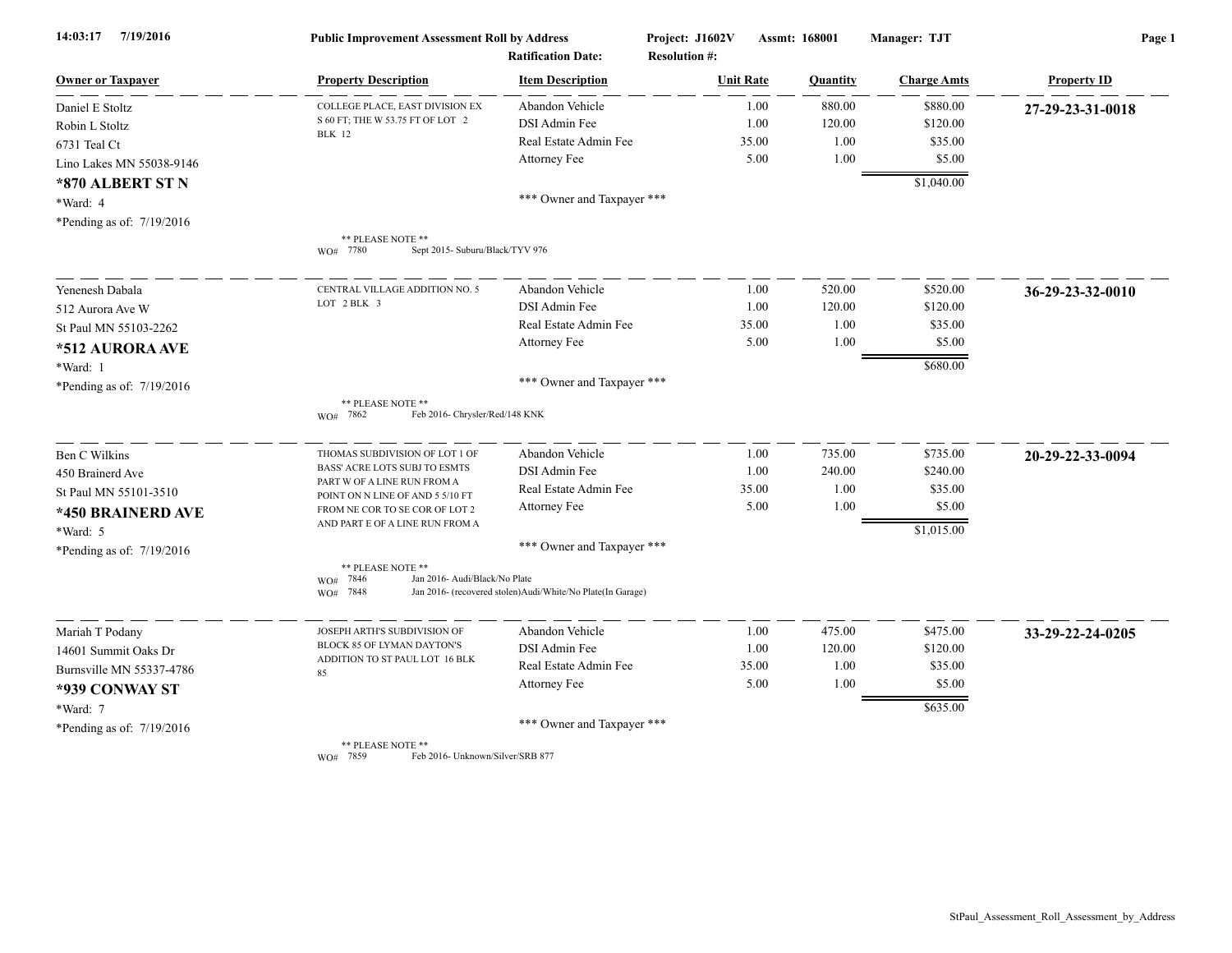| 7/19/2016<br>14:03:17      | <b>Public Improvement Assessment Roll by Address</b><br><b>Ratification Date:</b> |                            | Project: J1602V<br>Assmt: 168001<br><b>Resolution #:</b> |       |          | Manager: TJT       | Page 2             |  |
|----------------------------|-----------------------------------------------------------------------------------|----------------------------|----------------------------------------------------------|-------|----------|--------------------|--------------------|--|
|                            |                                                                                   |                            |                                                          |       |          |                    |                    |  |
| <b>Owner or Taxpayer</b>   | <b>Property Description</b>                                                       | <b>Item Description</b>    | <b>Unit Rate</b>                                         |       | Quantity | <b>Charge Amts</b> | <b>Property ID</b> |  |
| David S Hartman            | STONE & MORTON'S ADDITION TO                                                      | Abandon Vehicle            |                                                          | 1.00  | 315.00   | \$315.00           | 20-29-22-43-0193   |  |
| 784 Cottage Ave            | THE CITY OF ST. PAUL LOT 7 BLK 4                                                  | DSI Admin Fee              |                                                          | 1.00  | 120.00   | \$120.00           |                    |  |
| St Paul MN 55106-1711      |                                                                                   | Real Estate Admin Fee      |                                                          | 35.00 | 1.00     | \$35.00            |                    |  |
| *674 HAWTHORNE AVE E       |                                                                                   | Attorney Fee               |                                                          | 5.00  | 1.00     | \$5.00             |                    |  |
| $*Ward: 6$                 |                                                                                   |                            |                                                          |       |          | \$475.00           |                    |  |
| *Pending as of: 7/19/2016  |                                                                                   | *** Owner and Taxpayer *** |                                                          |       |          |                    |                    |  |
|                            | ** PLEASE NOTE **<br>WO# 7873<br>Mar 2016- Chev/White/ 740 Haz                    |                            |                                                          |       |          |                    |                    |  |
| Nuchami Hurshuajer         | SCHURMEIER AND EVANS ADDITION                                                     | Abandon Vehicle            |                                                          | 1.00  | 825.68   | \$825.68           | 32-29-22-11-0001   |  |
| 768 Minnehaha Ave E        | TO ST. PAUL EX N 72 FT THE FOL                                                    | DSI Admin Fee              |                                                          | 1.00  | 120.00   | \$120.00           |                    |  |
| Saint Paul MN 55106-4407   | LOTS 1 2 AND E 9 14/100 FT OF LOT<br>3 BLK 1                                      | Real Estate Admin Fee      |                                                          | 35.00 | 1.00     | \$35.00            |                    |  |
| *711 HOPE ST               |                                                                                   | Attorney Fee               |                                                          | 5.00  | 1.00     | \$5.00             |                    |  |
| *Ward: 7                   |                                                                                   |                            |                                                          |       |          | \$985.68           |                    |  |
| *Pending as of: 7/19/2016  |                                                                                   | *** Owner and Taxpayer *** |                                                          |       |          |                    |                    |  |
|                            | ** PLEASE NOTE **<br>April 2015- Dodge/Grey/XNX 817<br>WO# 7715                   |                            |                                                          |       |          |                    |                    |  |
| Margaret Maria B Caliandro | P. V. DWYER'S ADDITION TO ST.                                                     | Abandon Vehicle            |                                                          | 1.00  | 80.00    | \$80.00            | 04-28-23-14-0092   |  |
| 1642 Portland Av           | PAUL, MINNESOTA LOT 2 BLK 1                                                       | DSI Admin Fee              |                                                          | 1.00  | 120.00   | \$120.00           |                    |  |
| St Paul MN 55104-6837      |                                                                                   | Real Estate Admin Fee      |                                                          | 35.00 | 1.00     | \$35.00            |                    |  |
| *1642 PORTLAND AVE         |                                                                                   | Attorney Fee               |                                                          | 5.00  | 1.00     | \$5.00             |                    |  |
| *Ward: 4                   |                                                                                   |                            |                                                          |       |          | \$240.00           |                    |  |
| *Pending as of: 7/19/2016  |                                                                                   | *** Owner and Taxpayer *** |                                                          |       |          |                    |                    |  |
|                            | ** PLEASE NOTE **<br>WO# 7742<br>June 2015- Honda/Purple/TJG 840                  |                            |                                                          |       |          |                    |                    |  |
| John Demasuk               | CLARKE'S ADDITION TO THE CITY OF                                                  | Abandon Vehicle            |                                                          | 1.00  | 805.00   | \$805.00           | 11-28-23-42-0028   |  |
| John Demasuk Trustee       | ST. PAUL LOT 20 BLK 2                                                             | DSI Admin Fee              |                                                          | 1.00  | 120.00   | \$120.00           |                    |  |
| 486 Victoria St S          |                                                                                   | Real Estate Admin Fee      |                                                          | 35.00 | 1.00     | \$35.00            |                    |  |
| St Paul MN 55102-3728      |                                                                                   | Attorney Fee               |                                                          | 5.00  | 1.00     | \$5.00             |                    |  |
| *486 VICTORIA ST S         |                                                                                   |                            |                                                          |       |          | \$965.00           |                    |  |
| *Ward: 2                   |                                                                                   | *** Owner and Taxpayer *** |                                                          |       |          |                    |                    |  |
| *Pending as of: 7/19/2016  |                                                                                   |                            |                                                          |       |          |                    |                    |  |
|                            | ** PLEASE NOTE **                                                                 |                            |                                                          |       |          |                    |                    |  |

WO# 7829 Dec 2015- Chev/Silver/029 RKR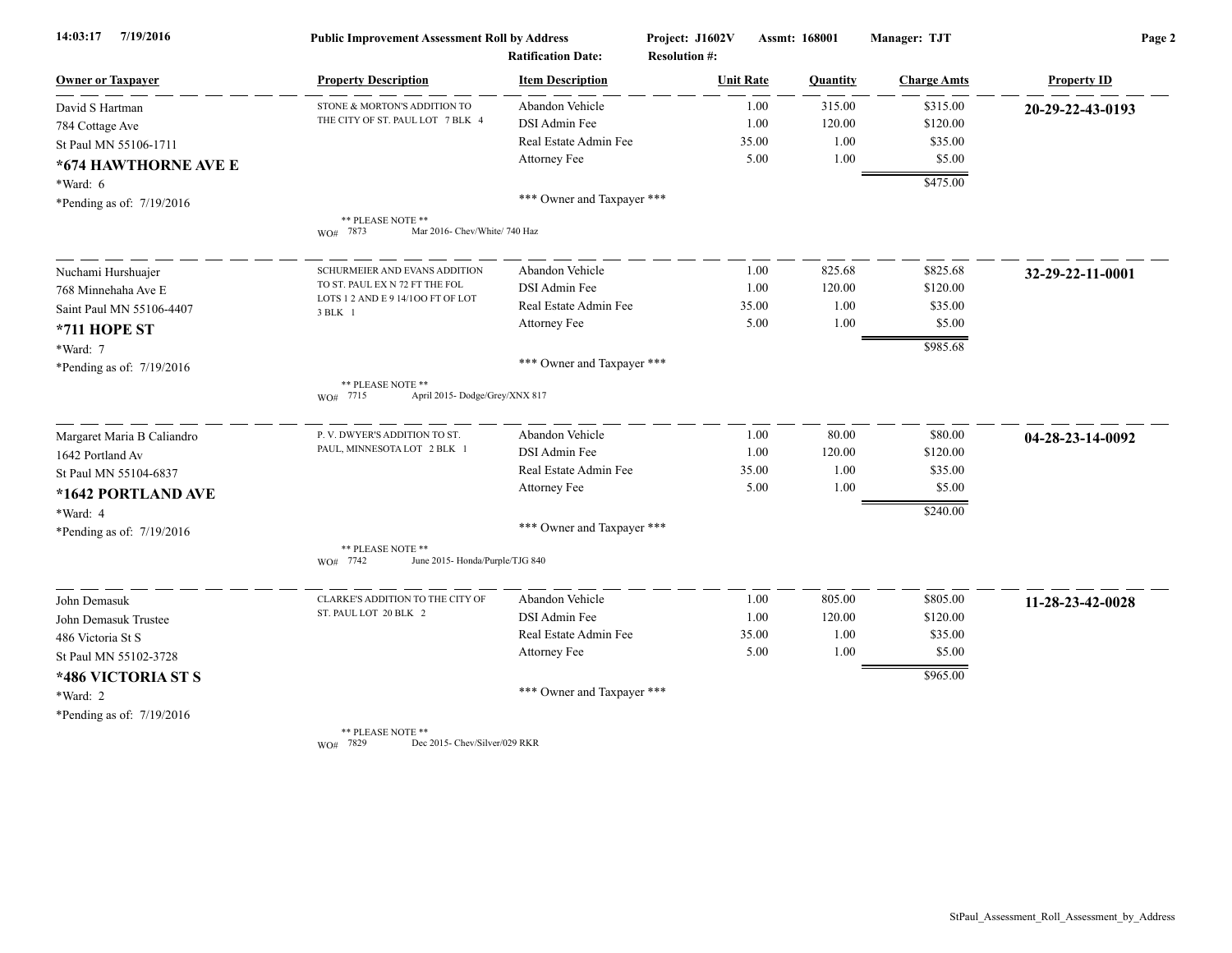| 14:03:17 7/19/2016           | <b>Public Improvement Assessment Roll by Address</b><br><b>Ratification Date:</b> |                            | Project: J1602V<br>Assmt: 168001<br><b>Resolution #:</b> |              | Manager: TJT | Page 3             |                            |
|------------------------------|-----------------------------------------------------------------------------------|----------------------------|----------------------------------------------------------|--------------|--------------|--------------------|----------------------------|
| <b>Owner or Taxpayer</b>     | <b>Property Description</b>                                                       | <b>Item Description</b>    | <b>Unit Rate</b>                                         |              | Quantity     | <b>Charge Amts</b> | <b>Property ID</b>         |
| United Hmong Investment Llc  | KAVANAGH AND DAWSON'S                                                             | Abandon Vehicle            |                                                          | 1.00         | 480.68       | \$480.68           | 19-29-22-11-0019           |
| 778 Viking Dr                | ADDITION TO THE CITY OF ST. PAUL                                                  | DSI Admin Fee              |                                                          | 1.00         | 120.00       | \$120.00           |                            |
| Maplewood MN 55117-1666      | S 10 FT OF LOT 10 AND ALL OF LOT<br>11 BLK 4                                      | Real Estate Admin Fee      |                                                          | 35.00        | 1.00         | \$35.00            |                            |
| *1579 WESTMINSTER ST         |                                                                                   | Attorney Fee               |                                                          | 5.00         | 1.00         | \$5.00             |                            |
| *Ward: 5                     |                                                                                   |                            |                                                          |              |              | \$640.68           |                            |
| *Pending as of: 7/19/2016    |                                                                                   | *** Owner and Taxpayer *** |                                                          |              |              |                    |                            |
|                              | ** PLEASE NOTE **<br>May 2015- Lexus/Black/976 BTP<br>WO# 7739                    |                            |                                                          |              |              |                    |                            |
|                              | DAWSON'S REARRANGEMENT OF                                                         | Abandon Vehicle            |                                                          |              | 450.68       | \$450.68           |                            |
| Calabash Properties          | BLOCK 59 OF WEST ST. PAUL                                                         | DSI Admin Fee              |                                                          | 1.00<br>1.00 | 120.00       | \$120.00           | 07-28-22-11-0184           |
| <b>Brad Niles</b>            | PROPER, MINN. LOT 8 BLK 59                                                        | Real Estate Admin Fee      |                                                          | 35.00        | 1.00         | \$35.00            |                            |
| 525 Ohio St                  |                                                                                   | Attorney Fee               |                                                          | 5.00         | 1.00         | \$5.00             |                            |
| St Paul MN 55107-2659        |                                                                                   |                            |                                                          |              |              |                    |                            |
| *127 WINIFRED ST W           |                                                                                   |                            |                                                          |              |              | \$610.68           |                            |
| *Ward: 2                     |                                                                                   | *** Owner and Taxpayer *** |                                                          |              |              |                    |                            |
| *Pending as of: 7/19/2016    |                                                                                   |                            |                                                          |              |              |                    |                            |
|                              | ** PLEASE NOTE **<br>Nov 2015- Chev/Silver-Blue/943 PWK<br>WO# 7826               |                            |                                                          |              |              |                    |                            |
| Investors Capital Llc        | WICKER'S ADDITION TO ST. PAUL                                                     | Abandon Vehicle            |                                                          | 1.00         | 675.68       | \$675.68           | $07 - 28 - 22 - 11 - 0120$ |
| 4600 Lake Rd Ste 301         | LOT 4                                                                             | DSI Admin Fee              |                                                          | 1.00         | 120.00       | \$120.00           |                            |
| Robbinsdale MN 55422-1845    |                                                                                   | Real Estate Admin Fee      |                                                          | 35.00        | 1.00         | \$35.00            |                            |
| *61 WINIFRED ST W            |                                                                                   | Attorney Fee               |                                                          | 5.00         | 1.00         | \$5.00             |                            |
| *Ward: 2                     |                                                                                   |                            |                                                          |              |              | \$835.68           |                            |
| *Pending as of: $7/19/2016$  |                                                                                   | *** Owner and Taxpayer *** |                                                          |              |              |                    |                            |
|                              | ** PLEASE NOTE **<br>Nov 2015-Dodge/White/171 KXZ<br>7815<br>WO#                  |                            |                                                          |              |              |                    |                            |
|                              | AUERBACH & HAND'S ADDITION TO                                                     | Abandon Vehicle            |                                                          | 1.00         | 440.00       | \$440.00           |                            |
| Xia Lee                      | THE CITY OF ST. PAUL LOT 10 BLK 44                                                | DSI Admin Fee              |                                                          | 1.00         | 120.00       | \$120.00           | 25-29-23-14-0138           |
| 970 Woodbridge St            |                                                                                   | Real Estate Admin Fee      |                                                          | 35.00        | 1.00         | \$35.00            |                            |
| Saint Paul MN 55117-5162     |                                                                                   | Attorney Fee               |                                                          | 5.00         | 1.00         | \$5.00             |                            |
| *970 WOODBRIDGE ST           |                                                                                   |                            |                                                          |              |              |                    |                            |
| *Ward: 5                     |                                                                                   |                            |                                                          |              |              | \$600.00           |                            |
| *Pending as of: $7/19/2016$  |                                                                                   | *** Owner and Taxpayer *** |                                                          |              |              |                    |                            |
|                              | ** PLEASE NOTE **<br>Mar 2016- Toyota-Camry/Black/623 GAX<br>WO# 7865             |                            |                                                          |              |              |                    |                            |
| Total Abandon Vehicle:       | \$6,682.72                                                                        |                            |                                                          |              |              |                    |                            |
| Total DSI Admin Fee:         | \$1,560.00                                                                        |                            |                                                          |              |              |                    |                            |
| Total Real Estate Admin Fee: | \$420.00                                                                          |                            |                                                          |              |              |                    |                            |
| Total Attorney Fee:          | \$60.00                                                                           |                            |                                                          |              |              |                    |                            |
| <b>Project Total:</b>        | \$8,722.72                                                                        |                            |                                                          |              |              |                    |                            |